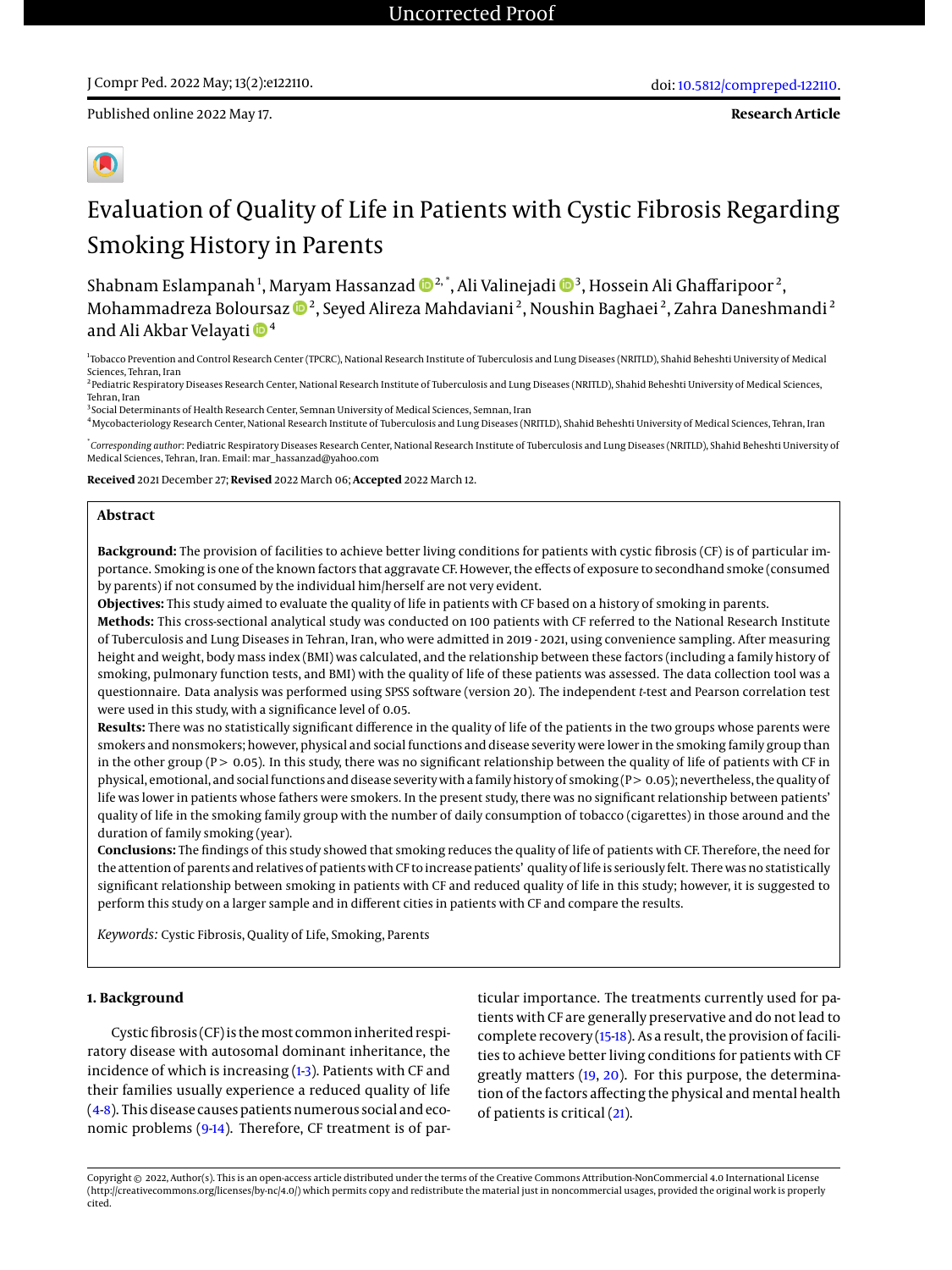Smoking is one of the known factors that aggravate CF [\(22,](#page-5-11) [23\)](#page-5-12). However, the effects of exposure to secondhand smoke (by parents) if not consumed by the individual him/herself are not very evident. Today, smoking is considered one of the most crucial causes of human mortality and, at the same time, the only preventable cause of mortality and disability in the world. Millions of lives are endangered annually due to smoking. Statistics show an increasing number of smokers, especially young women in developing countries [\(24,](#page-5-13) [25\)](#page-5-14). Smoking is one of the common health problems that not only its use but also exposure to cigarette smoke causes numerous harms and consequences for humans; even exposure to secondhand smoke increases the risk of lung cancer or cardiovascular diseases [\(26\)](#page-5-15). Cigarette smoke causes adverse changes in the body systems due to containing substances with oxidative stress properties, such as cotinine [\(27\)](#page-5-16).

A 2003 study carried out by Gee et al. in the United Kingdom demonstrated that two items had amajor impact on the quality of life in patients with CF, including higher disease severity and female gender, which were associated with reduced quality of life [\(28\)](#page-5-17). A 2011 cross-sectional study performed by Cohen et al. in Brazil examined 75 patients with CF and showed that the factors, such as social issues and nutritional status, affect patients' quality of life based on their age [\(29\)](#page-5-18). In a 2013 study in Iran conducted by Kianifar et al. in Mashhad, it was reported that there is a significant difference between children with CF and the control group in emotional, social, and physical performance at school [\(6\)](#page-5-19). A cross-sectional study conducted by Bodnar et al. in Hungary in 2014 on 59 patients with CF indicated that exposure to parental cigarette smoke and parental educational level had a significant effect on the children's quality of life [\(30\)](#page-5-20). Smoking, which is associated with numerous cardiovascular disorders and chronic diseases, is also common in Iran; therefore, it is highly important to recognize the complications and problems caused by smoking and take measures to reduce the consumption [\(31,](#page-5-21) [32\)](#page-6-0).

# **2. Objectives**

This study aimed to evaluate the quality of life in patients with CF based on a history of smoking in parents.

# **3. Methods**

This applied cross-sectional and analytical study was conducted on 100 patients with CF who were referred to Masih Daneshvari Hospital in Tehran, Iran, and were admitted from April 2019 to April 2021. The determination of sample size was based on the following formula with the consideration of alpha (first error of the study) of 0.05, d (accuracy) of 0.1, and P (frequency of quality of life) of 0.5.

$$
n = \frac{\left(z_{1-\frac{\alpha}{2}}\right)^2 p \left(1-p\right)}{d^2} \tag{1}
$$

After measuring height and weight, body mass index (BMI) was calculated, and the relationship between these factors (including a family history of smoking, pulmonary function tests, and BMI) with patients' quality of life was assessed. The inclusion criteria were CF and age under 30 years. The exclusion criteria were age over 30 years and hospitalization in the intensive care unit. The data collection tool was a researcher-made 38-item questionnaire, which was provided to the research sample using the field method. Two methods of internal consistency (Cronbach's alpha) and test-retest with the intraclass correlation coefficient (ICC) and Pearson correlation coefficient were used to evaluate reliability. The content validity ratio (CVR) and content validity indices were determined to assess the amount of content validity. According to the table of laws, the CVR score for all items exceeded 0.62. All factors had a CVR of 0.90 or greater. The internal consistency of the items (Cronbach's alpha = 91%) showed that all the items were highly correlated. Test-retest reliability using the ICC was 96%, and r equal to 0.87 at a P-value less than 0.005 was statistically significant.

Data analysis was performed using SPSS software (version 20). Mean  $\pm$  standard deviation was recorded for quantitative variables. Frequency and percentage were recorded for qualitative variables. The independent *t*-test and Pearson correlation test were used in this study, with a significance level of 0.05. All patients entered this study with personal desire and were informed about the steps of the project. All patient information was kept confidential. Consent was obtained from the subjects before participating in the study.

# **4. Results**

The data of 76 patients with CF referred to Masih Daneshvari Hospital in Tehran who were admitted from April 2019 to April 2021 were collected, and the quality of life was assessed based on a history of smoking in parents. In the investigation of a history of smoking in parents, 38 (50%) patients had parents who smoked, and 38 (50%) patients had parents who did not smoke. In patients with smoking parents, 31 (81.6%) fathers, 2 (5.2%) grandparents, and 5 (13.2%) others (close relatives) were smokers [\(Table 1\)](#page-2-0).

The mean value of smoking history (duration of use) in patients' parents was  $15.01 \pm 14.53$  years, respectively.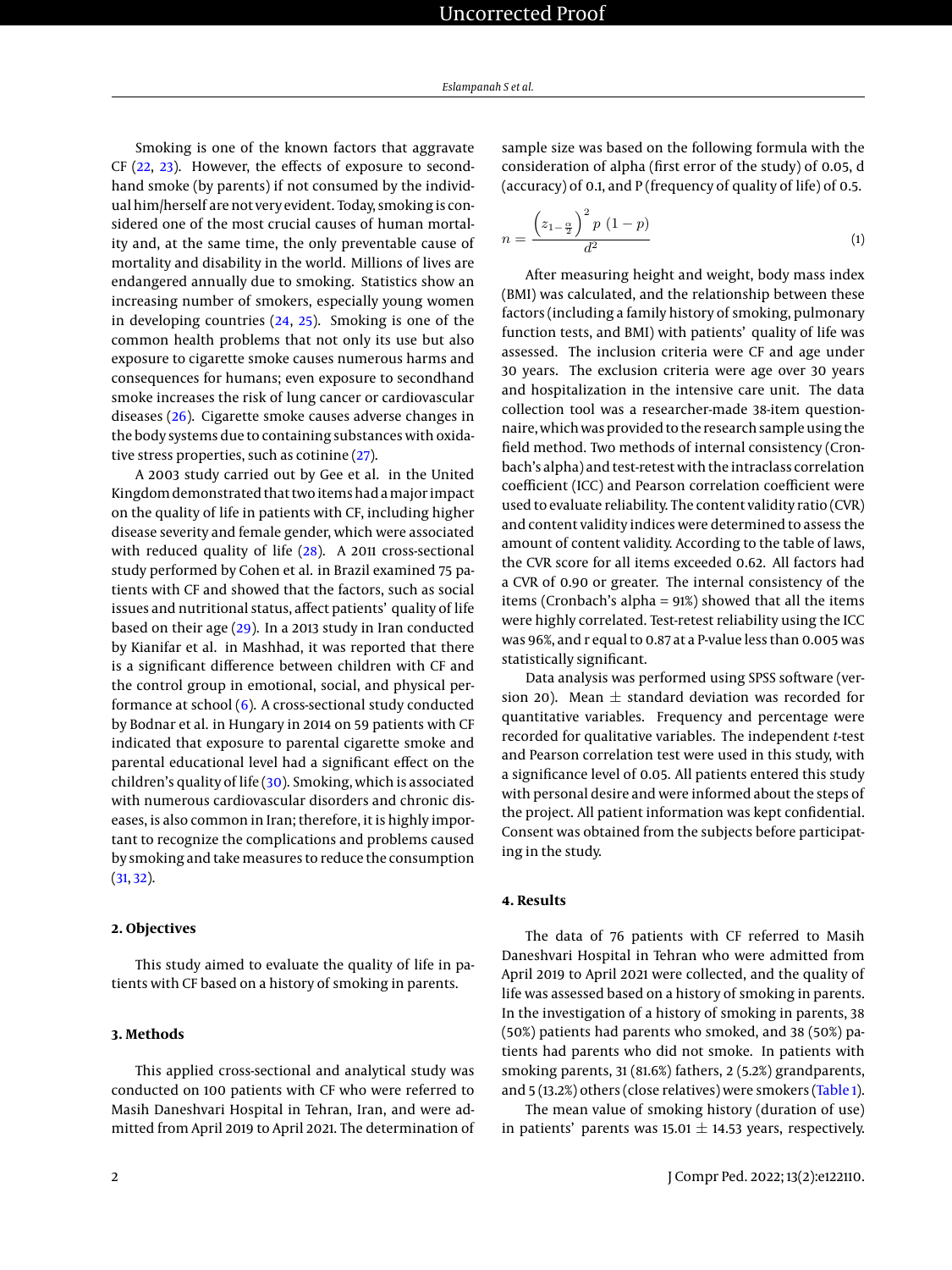<span id="page-2-0"></span>

| Table 1. Evaluation of Demographic Information of Patients with Cystic Fibrosis |           |  |  |  |
|---------------------------------------------------------------------------------|-----------|--|--|--|
| <b>Variables</b>                                                                | No. (%)   |  |  |  |
| Age(y)                                                                          |           |  |  |  |
| $6 - 11$                                                                        | 13(17.1)  |  |  |  |
| $12 - 14$                                                                       | 4(5.3)    |  |  |  |
| >14                                                                             | 59 (77.6) |  |  |  |
| Gender                                                                          |           |  |  |  |
| Female                                                                          | 34 (44.7) |  |  |  |
| Male                                                                            | 42 (55.3) |  |  |  |
| <b>Smoking</b>                                                                  |           |  |  |  |
| No                                                                              | 38(50)    |  |  |  |
| Yes                                                                             | 38(50)    |  |  |  |
| Relationship between consumer and patient                                       |           |  |  |  |
| Father                                                                          | 31(81.6)  |  |  |  |
| Grandfather                                                                     | 2(5.2)    |  |  |  |
| Others                                                                          | 5(13.2)   |  |  |  |

Furthermore, the mean value of smoking (number of cigarettes) in parents was 10.05  $\pm$  8.67, respectively [\(Table](#page-3-0) [2\)](#page-3-0).

In this study, there was no statistically significant difference between physical, emotional, and social functions and disease severity with the history of smoking of patients' parents ( $P > 0.05$ ). The mean values of physical function in patients with a history of smoking and without a history of smoking were 20.15  $\pm$  7.77 and 21.86  $\pm$  6.89, respectively. The mean values of emotional function in patients with a history of smoking and without a history of smoking were 20.71  $\pm$  6.81 and 19.89  $\pm$  8.33, respectively. The mean value of social performance in patients with a history of smoking and without a history of smoking were 43.05  $\pm$  13.08 and 44.10  $\pm$  11.06, respectively. Finally, the mean values of disease severity in patients with a history of smoking and without a history of smoking were 23.05  $\pm$  8.93 and 25.28  $\pm$  7.86, respectively [\(Table 3\)](#page-3-1).

In this study, there was no significant relationship between patients' quality of life with CF in physical, emotional, and social functions and disease severity with a family history of smoking ( $P > 0.05$ ). The mean value of physical performance in patients whose fathers had a history of smoking was 20.38  $\pm$  7.53. The minimum and maximum scores of physical performance in patients whose fathers had a history of smoking were 6 and 34, respectively. The mean value of physical performance in patients whose grandfathers had a history of smoking was  $25 \pm 9.89$ . The minimum and maximum scores of physical performance in patients whose grandfathers had a history of smoking were 18 and 32, respectively. The mean value of physical

performance in patients with other family members with a history of smoking was 16.80  $\pm$  9.09. The minimum and maximum scores of physical performance in patients with other family members with a history of smoking were 6 and 28, respectively.

The mean value of emotional performance in patients whose fathers had a history of smoking was  $20.45 \pm 7.00$ . The minimum and maximum scores of emotional performance in patients whose fathers had a history of smoking were 9 and 34, respectively. The mean value of emotional performance in patients whose grandfathers had a history of smoking was  $22 \pm 2.82$ . The minimum and maximum scores of emotional performance in patients whose grandfathers had a history of smoking were 20 and 24, respectively. The mean value of emotional performance in patients with other family members with a history of smoking was 21.80  $\pm$  7.56. The minimum and maximum scores of emotional performance in patients with other family members with a history of smoking were 15 and 34, respectively.

The mean value of disease severity in patients whose fathers had a history of smoking was  $23.09 \pm 8.58$ . The minimum and maximum scores of disease severity in patients whose fathers had a history of smoking were 8 and 37, respectively. The mean value of disease severity in patients whose grandfathers had a history of smoking was 29  $\pm$ 5.65. The minimum and maximum scores of disease severity in patients whose grandfathers had a history of smoking were 25 and 33, respectively. The mean value of disease severity in patients with other family members with a history of smoking was 20.40  $\pm$  12.30. The minimum and maximum scores of disease severity in patients with other family members with a history of smoking were 5 and 34, respectively [\(Table 4\)](#page-4-0).

There was no significant relationship between quality of life (i.e., physical, emotional, and social functions and disease severity) and the number of smoked cigarettes per day based on the Pearson correlation test ( $P > 0.05$ ; [Table](#page-4-1) [5\)](#page-4-1).

There was no significant relationship between quality of life (physical, emotional, and social functions and disease severity) with the number of smoking years by family members of patients based on the Pearson correlation test  $(P > 0.05;$ [Table 6\)](#page-4-2).

#### **5. Discussion**

Due to the pivotal role of health in quality of life, it is necessary to evaluate the quality of life in patients with CF regarding smoking history in parents to increase the quality of life. In the present study, patients in three age groups of 6 - 11, 12 - 14, andmore than 14 years were included.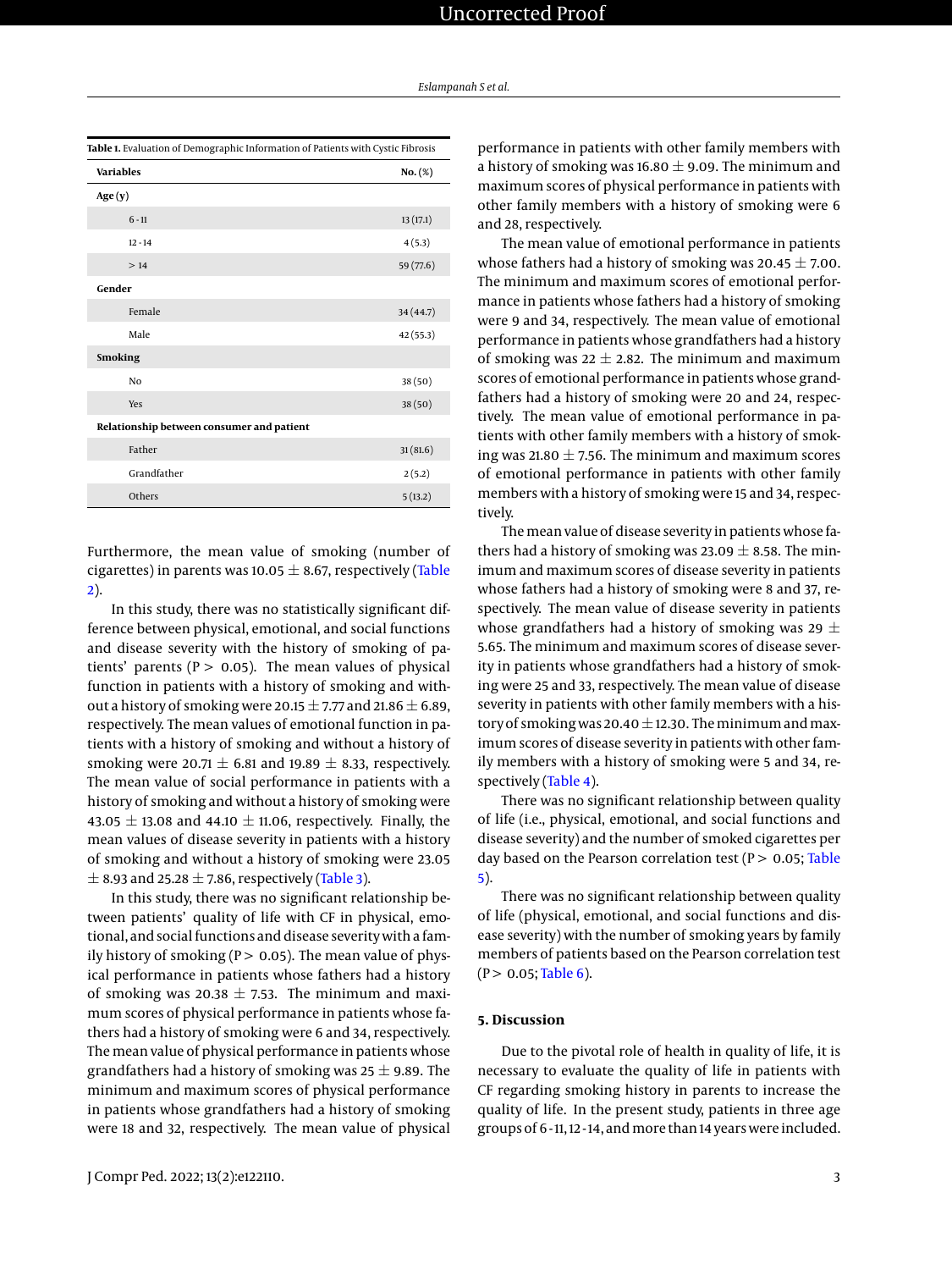<span id="page-3-0"></span>

| Table 2. Evaluation of History and Rate of Smoking in Families of Patients with Cystic Fibrosis |    |         |         |                               |
|-------------------------------------------------------------------------------------------------|----|---------|---------|-------------------------------|
| Variables                                                                                       | n  | Minimum | Maximum | Mean $\pm$ Standard Deviation |
| Duration of use $(v)$                                                                           | 38 |         | 50      | $15.01 \pm 14.53$             |
| Numbers of smoked cigarettes                                                                    | 38 |         | 40      | $10.05 \pm 8.67$              |

<span id="page-3-1"></span>**Table 3.** Evaluation of Relationship Between Quality of Life Functions with a History of Smoking by Parents in Patients with Cystic Fibrosis

| <b>Functions of Quality of</b><br>Life | $\mathbf n$ | Mean $\pm$ Standard<br><b>Deviation</b> | Significance |
|----------------------------------------|-------------|-----------------------------------------|--------------|
| <b>Physical function</b>               |             |                                         | 0.314        |
| N <sub>0</sub>                         | 38          | $21.8684 \pm 6.89368$                   |              |
| Yes                                    | 38          | $20.1579 \pm 7.77913$                   |              |
| <b>Emotional function</b>              |             |                                         | 0.624        |
| Nο                                     | 38          | $19.8947 \pm 8.33031$                   |              |
| Yes                                    | 38          | $20.7105 \pm 6.81773$                   |              |
| Social performance                     |             |                                         | 0.706        |
| N <sub>0</sub>                         | 38          | $44.1053 \pm 11.06440$                  |              |
| Yes                                    | 38          | $43.0526 \pm 13.08382$                  |              |
| <b>Disease severity</b>                |             |                                         | 0.250        |
| Nο                                     | 38          | $25.2895 \pm 7.86339$                   |              |
| Yes                                    | 38          | $23.0526 \pm 8.93807$                   |              |

a Independent *t*-test

Moreover, this study investigated the relationship between three physical, social, and emotional functions and disease severity with quality of life according to smoking history. In this study, there was no statistically significant difference in the quality of life of patients with CF and smoking in the parents of patients between the two groups of "smokers" and "nonsmokers" ( $P > 0.05$ ). The obtained results in this regard are in line with the results of Bodnar et al.'s study  $(30)$ . It should be noted that physical and social functions and disease severity in patients of the smoking family group were lower than in the nonsmoking family group. Another study has shown that in children's emotional, social, and physical functions in school, a significant difference was reported between children with CF and a control group  $(6)$ . In addition, in other studies, it was stated that children with CF exposed to tobacco smoke had a 4.7% lower ppFEV1 level than other children and altered patients' metabolism [\(33](#page-6-1)[-35\)](#page-6-2).

Smoking is an exacerbation of the disease that leads to reduced quality of life in patients with CF [\(36-](#page-6-3)[38\)](#page-6-4). In this study, 50% of patients lived in the same house with at least one smoker. There was no significant relationship between patients' quality of life with CF in physical, emotional, and social functions and disease severity with a family history

of smoking ( $P > 0.05$ ). However, despite the lack of a significant relationship, patients with CF with a smoking father had a lower quality of life, which is alarming. However, in Collaco et al. and Ortega-Garcia et al.'s study, it was stated that CF patients exposed to secondhand smoke were associated with a 10% reduction in lung function, which could reduce respiratory therapy in these patients, limit their respiratory capacity, and become problematic for patients' growth pattern [\(39,](#page-6-5) [40\)](#page-6-6).

In the present study, there was no significant relationship between patients' quality of life in the group of smoking parents with the number of daily consumption of tobacco (cigarettes) by parents and the duration of smoking (year). Despite the aforementioned results, other studies have shown a significant relationship between tobacco smoke exposure and CF severity; accordingly, there were poorer spirometry results and a fivefold increase in the hospitalization rate of CF patients [\(36,](#page-6-3) [40\)](#page-6-6).

#### *5.1. Conclusions*

The results of this study showed that smoking reduces the quality of life of patients with CF. Therefore, the need for the attention of parents and relatives of patients with CF to increase patients' quality of life is seriously felt. However, in this study, no statistically significant relationship was observed between smoking in the relatives of patients with CF and reduced quality of life in these patients. One possible explanation for this result could be that obtaining a more accurate picture of the effect of cigarette smoke on the quality of life of patients with CF can be more realistic with a larger number of patients. Therefore, for further investigation, it is suggested to perform this study on a larger sample in different cities in patients with CF and compare the results.

# **Footnotes**

**Authors' Contribution:** Study concept and design: Sh. E. and M. H.; data collection: Sh. E., H. A. G., M. R. B., A. R. M., N. B., and Z. D.; analysis and interpretation of the data: Sh. E. and A. V.; drafting of the manuscript: Sh. E., M. H., H. A. G., M. R. B., A. R. M., N. B., Z. D., and A. A. V.; critical revision of the manuscript for important intellectual content: Sh. E., M. H., H. A. G., M. R. B., A. R. M., N. B., Z. D., and A. A. V.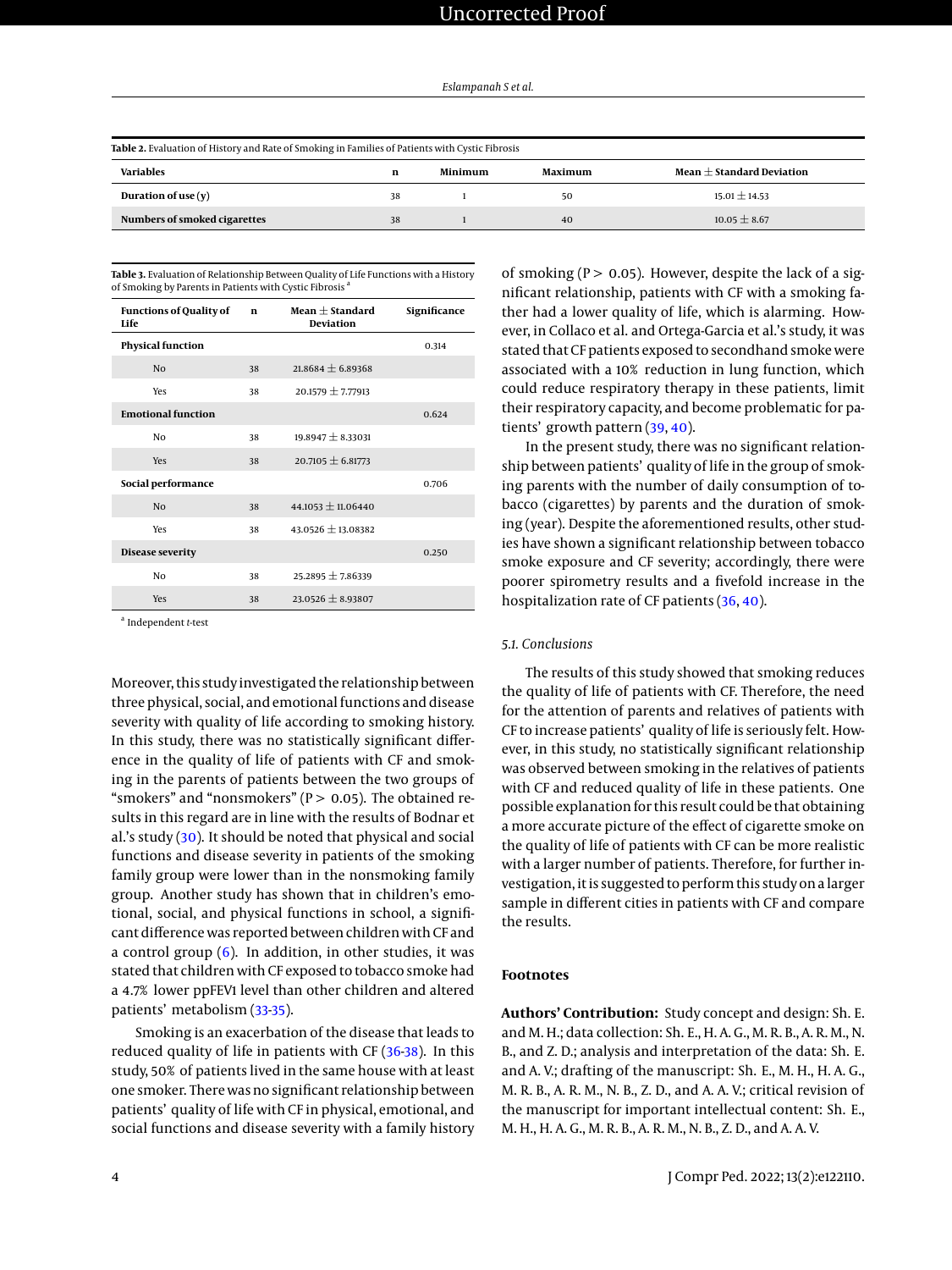# Uncorrected Proof

#### *Eslampanah S et al.*

<span id="page-4-0"></span>

| Table 4. Evaluation of Relationship Between Quality of Life Functions with Family History of Smoking in Patients with Cystic Fibrosis <sup>a</sup> |                |                               |         |         |              |
|----------------------------------------------------------------------------------------------------------------------------------------------------|----------------|-------------------------------|---------|---------|--------------|
| <b>Functions of Quality of Life</b>                                                                                                                | $\mathbf n$    | Mean $\pm$ Standard Deviation | Minimum | Maximum | Significance |
| <b>Physical function</b>                                                                                                                           |                |                               |         |         | 0.432        |
| Father                                                                                                                                             | 31             | $20.3871 \pm 7.53957$         | 6.00    | 34.00   |              |
| Grandfather                                                                                                                                        | 2              | 25.0000 $\pm$ 9.89949         | 18.00   | 32.00   |              |
| Others                                                                                                                                             | 5              | $16.8000 \pm 9.09395$         | 6.00    | 28.00   |              |
| <b>Emotional function</b>                                                                                                                          |                |                               |         |         | 0.891        |
| Father                                                                                                                                             | 31             | 20.4516 $\pm$ 7.00399         | 9.00    | 34.00   |              |
| Grandfather                                                                                                                                        | 2              | 22.0000 $\pm$ 2.82843         | 20.00   | 24.00   |              |
| Others                                                                                                                                             | 5              | 21.8000 $\pm$ 7.56307         | 15.00   | 34.00   |              |
| Social performance                                                                                                                                 |                |                               |         |         | 0.336        |
| Father                                                                                                                                             | 31             | 42.2581 $\pm$ 13.18324        | 23.00   | 71.00   |              |
| Grandfather                                                                                                                                        | 2              | 56.5000 ± 7.77817             | 51.00   | 62.00   |              |
| Others                                                                                                                                             | 5              | $42.6000 \pm 13.01153$        | 27.00   | 59.00   |              |
| Disease severity                                                                                                                                   |                |                               |         |         | 0.528        |
| Father                                                                                                                                             | 31             | $23.0968 \pm 8.58819$         | 8.00    | 37.00   |              |
| Grandfather                                                                                                                                        | $\overline{a}$ | 29.0000 $\pm$ 5.65685         | 25.00   | 33.00   |              |
| Others                                                                                                                                             | 5              | $20.4000 \pm 12.30041$        | 5.00    | 34.00   |              |

<sup>a</sup> Analysis of variance test

a

<span id="page-4-1"></span>**Table 5.** Evaluation of Relationship Between Quality of Life Functions and Number of Smoked Cigarettes (Daily) by Smokers in Family Members in Patients with Cystic Fibrosis

| Quality of Life           | Number of Cigarettes Smoked (Daily) by Smokers |             |              |  |
|---------------------------|------------------------------------------------|-------------|--------------|--|
|                           | n                                              | Correlation | Significance |  |
| <b>Physical function</b>  | 38                                             | $-0.082$    | 0.625        |  |
| <b>Emotional function</b> | 38                                             | $-0.173$    | 0.297        |  |
| Social performance        | 38                                             | $-0.008$    | 0.960        |  |
| Disease severity          | 38                                             | $-0.045$    | 0.787        |  |

a Pearson correlation test

<span id="page-4-2"></span>Table 6. Evaluation of Relationship Between Quality of Life Functions and Duration of Smoking in Family Members of Patients with Cystic Fibrosis<sup>a</sup>

| Quality of Life           | Duration of Smoking (Year) in Samily Members |             |              |  |
|---------------------------|----------------------------------------------|-------------|--------------|--|
|                           | n                                            | Correlation | Significance |  |
| <b>Physical function</b>  | 38                                           | 0.63        | 0.706        |  |
| <b>Emotional function</b> | 38                                           | $-0.216$    | 0.192        |  |
| Social performance        | 38                                           | 0.76        | 0.649        |  |
| Disease severity          | 38                                           | 0.001       | 0.993        |  |

a Pearson correlation test

**Conflict of Interests:** The authors reported no conflict of interest.

**Data Reproducibility:** It was not declared by the authors. **Ethical Approval:** The ethical principles of this study were approved by obtaining the ethics code

(IR.SBMU.NRITLD.REC.1396.446) from the Ethics Committee of the National Research Institute of Tuberculosis and Lung Diseases of Shahid Beheshti University of Medical Sciences.

**Funding/Support:** This article was financially supported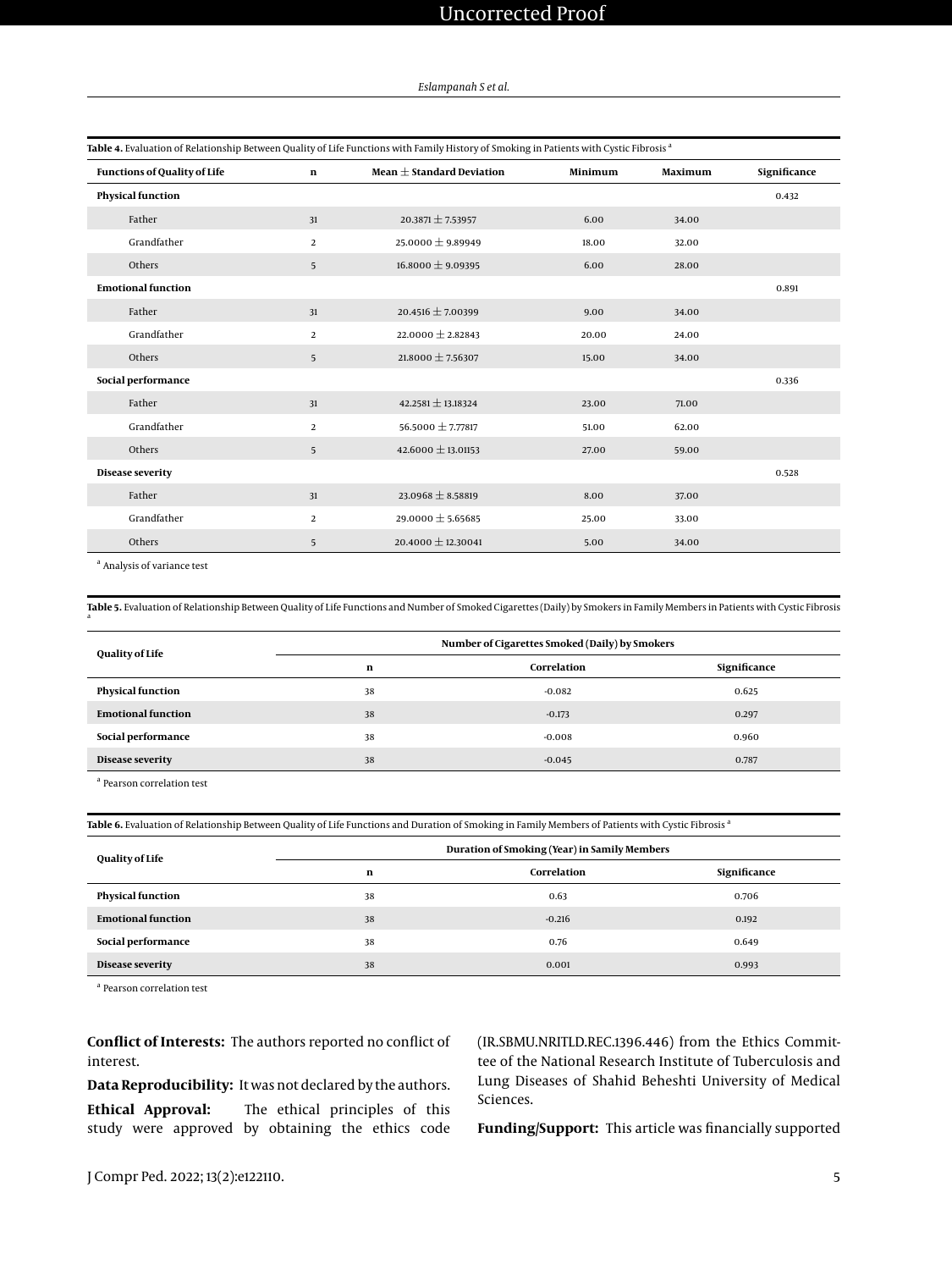by Shahid Beheshti University of Medical Sciences, Tehran, Iran.

**Informed Consent:** Written informed consent was obtained from the parents of the children.

### **References**

- <span id="page-5-0"></span>1. Singh M, Rebordosa C, Bernholz J, Sharma N. Epidemiology and genetics of cystic fibrosis in Asia: In preparation for the next-generation treatments. *Respirology*. 2015;**20**(8):1172–81. doi: [10.1111/resp.12656.](http://dx.doi.org/10.1111/resp.12656) [PubMed: [26437683\]](http://www.ncbi.nlm.nih.gov/pubmed/26437683).
- 2. Parker-McGill K, Nugent M, Bersie R, Hoffman G, Rock M, Baker M, et al. Changing incidence of cystic fibrosis in Wisconsin, USA. *Pediatr Pulmonol*. 2015;**50**(11):1065–72. doi: [10.1002/ppul.23265.](http://dx.doi.org/10.1002/ppul.23265) [PubMed: [26258862\]](http://www.ncbi.nlm.nih.gov/pubmed/26258862). [PubMed Central: [PMC4615551\]](https://www.ncbi.nlm.nih.gov/pmc/articles/PMC4615551).
- <span id="page-5-1"></span>3. Assael BM, Castellani C, Ocampo MB, Iansa P, Callegaro A, Valsecchi MG. Epidemiology and survival analysis of cystic fibrosis in an area of intense neonatal screening over 30 years. *Am J Epidemiol*. 2002;**156**(5):397–401. doi: [10.1093/aje/kwf064.](http://dx.doi.org/10.1093/aje/kwf064) [PubMed: [12196308\]](http://www.ncbi.nlm.nih.gov/pubmed/12196308).
- <span id="page-5-2"></span>4. Staab D, Wenninger K, Gebert N, Rupprath K, Bisson S, Trettin M, et al. Quality of life in patients with cystic fibrosis and their parents: what is important besides disease severity? *Thorax*. 1998;**53**(9):727– 31. doi: [10.1136/thx.53.9.727.](http://dx.doi.org/10.1136/thx.53.9.727) [PubMed: [10319053\]](http://www.ncbi.nlm.nih.gov/pubmed/10319053). [PubMed Central: [PMC1745310\]](https://www.ncbi.nlm.nih.gov/pmc/articles/PMC1745310).
- 5. Abbott J, Hart A, Morton A, Gee L, Conway S. Health-related quality of life in adults with cystic fibrosis: the role of coping. *J Psychosom Res*. 2008;**64**(2):149–57. doi: [10.1016/j.jpsychores.2007.08.017.](http://dx.doi.org/10.1016/j.jpsychores.2007.08.017) [PubMed: [18222128\]](http://www.ncbi.nlm.nih.gov/pubmed/18222128).
- <span id="page-5-19"></span>6. Kianifar HR, Bakhshoodeh B, Hebrani P, Behdani F. Qulaity of life in cystic fibrosis children. *Iran J Pediatr*. 2013;**23**(2):149–53. [PubMed: [23724174\]](http://www.ncbi.nlm.nih.gov/pubmed/23724174). [PubMed Central: [PMC3663304\]](https://www.ncbi.nlm.nih.gov/pmc/articles/PMC3663304).
- 7. Thomas C, Mitchell P, O'Rourke P, Wainwright C. Quality-of-life in children and adolescents with cystic fibrosis managed in both regional outreach and cystic fibrosis center settings in Queensland. *J Pediatr*. 2006;**148**(4):508–16. doi: [10.1016/j.jpeds.2005.11.040.](http://dx.doi.org/10.1016/j.jpeds.2005.11.040) [PubMed: [16647415\]](http://www.ncbi.nlm.nih.gov/pubmed/16647415).
- <span id="page-5-3"></span>8. Orooji A, Valinejadi A, Hassanzad M, Boloursaz M, Velayati AA. Association Between Prevalence of Depression and Anxiety in Cystic Fibrosis Patients and Their Parents: A Cross-sectional Study in Iran. *J Compr Ped*. 2021;**12**(3). doi: [10.5812/compreped.113685.](http://dx.doi.org/10.5812/compreped.113685)
- <span id="page-5-4"></span>9. van Gool K, Norman R, Delatycki MB, Hall J, Massie J. Understanding the costs of care for cystic fibrosis: an analysis by age and health state. *Value Health*. 2013;**16**(2):345–55. doi: [10.1016/j.jval.2012.12.003.](http://dx.doi.org/10.1016/j.jval.2012.12.003) [PubMed: [23538187\]](http://www.ncbi.nlm.nih.gov/pubmed/23538187).
- 10. Krauth C, Jalilvand N, Welte T, Busse R. Cystic fibrosis: cost of illness and considerations for the economic evaluation of potential therapies. *Pharmacoeconomics*. 2003;**21**(14):1001–24. doi: [10.2165/00019053-](http://dx.doi.org/10.2165/00019053-200321140-00002) [200321140-00002.](http://dx.doi.org/10.2165/00019053-200321140-00002) [PubMed: [13129414\]](http://www.ncbi.nlm.nih.gov/pubmed/13129414).
- 11. Quittner AL, Schechter MS, Rasouliyan L, Haselkorn T, Pasta DJ, Wagener JS. Impact of socioeconomic status, race, and ethnicity on quality of life in patients with cystic fibrosis in the United States. *Chest*. 2010;**137**(3):642–50. doi: [10.1378/chest.09-0345.](http://dx.doi.org/10.1378/chest.09-0345) [PubMed: [19820076\]](http://www.ncbi.nlm.nih.gov/pubmed/19820076).
- 12. Angelis A, Tordrup D, Kanavos P. Socio-economic burden of rare diseases: A systematic review of cost of illness evidence. *Health Policy*. 2015;**119**(7):964–79. doi: [10.1016/j.healthpol.2014.12.016.](http://dx.doi.org/10.1016/j.healthpol.2014.12.016) [PubMed: [25661982\]](http://www.ncbi.nlm.nih.gov/pubmed/25661982).
- 13. Shojaei S, Yousefi M, Ebrahimipour H, Valinejadi A, Tabesh H, Fazaeli S. [Catastrophic health expenditures and impoverishment in the households receiving expensive interventions before and after health sector evolution plan in Iran: Evidence from a big hospital]. *Koomesh*. 2018;**20**(2):283–90.
- <span id="page-5-5"></span>14. Hassanzad M, Ansari M, Valinejadi A, Sayedi SJ, Velayati AA. Cystic fibrosis patients evaluation in the last decades in a referral center, Tehran-Iran. *International Journal of Pediatrics*. 2019;**7**(8):9997–10007.
- <span id="page-5-6"></span>15. Cuthbert AW. New horizons in the treatment of cystic fibrosis. *Br J Pharmacol*. 2011;**163**(1):173–83. doi: [10.1111/j.1476-5381.2010.01137.x.](http://dx.doi.org/10.1111/j.1476-5381.2010.01137.x) [PubMed: [21108631\]](http://www.ncbi.nlm.nih.gov/pubmed/21108631). [PubMed Central: [PMC3085876\]](https://www.ncbi.nlm.nih.gov/pmc/articles/PMC3085876).
- 16. Ratjen FA. Cystic fibrosis: pathogenesis and future treatment strategies. *Respir Care*. 2009;**54**(5):595–605. doi: [10.4187/aarc0427.](http://dx.doi.org/10.4187/aarc0427) [PubMed: [19393104\]](http://www.ncbi.nlm.nih.gov/pubmed/19393104).
- 17. Barry PJ, Jones AM. New and Emerging Treatments for Cystic Fibrosis. *Drugs*. 2015;**75**(11):1165–75. doi: [10.1007/s40265-015-0424-8.](http://dx.doi.org/10.1007/s40265-015-0424-8) [PubMed: [26091951\]](http://www.ncbi.nlm.nih.gov/pubmed/26091951).
- <span id="page-5-7"></span>18. Griesenbach U, Alton EW. Progress in gene and cell therapy for cystic fibrosis lung disease. *Curr Pharm Des*. 2012;**18**(5):642–62. doi: [10.2174/138161212799315993.](http://dx.doi.org/10.2174/138161212799315993) [PubMed: [22229571\]](http://www.ncbi.nlm.nih.gov/pubmed/22229571).
- <span id="page-5-8"></span>19. Goss CH, Burns JL. Exacerbations in cystic fibrosis. 1: Epidemiology and pathogenesis. *Thorax*. 2007;**62**(4):360–7. doi: [10.1136/thx.2006.060889.](http://dx.doi.org/10.1136/thx.2006.060889) [PubMed: [17387214\]](http://www.ncbi.nlm.nih.gov/pubmed/17387214). [PubMed Central: [PMC2092469\]](https://www.ncbi.nlm.nih.gov/pmc/articles/PMC2092469).
- <span id="page-5-9"></span>20. Elborn JS, Bell SC. Pulmonary exacerbations in cystic fibrosis and bronchiectasis. *Thorax*. 2007;**62**(4):288–90. doi: [10.1136/thx.2006.065664.](http://dx.doi.org/10.1136/thx.2006.065664) [PubMed: [17387213\]](http://www.ncbi.nlm.nih.gov/pubmed/17387213). [PubMed Central: [PMC2092464\]](https://www.ncbi.nlm.nih.gov/pmc/articles/PMC2092464).
- <span id="page-5-10"></span>21. Bell SC, Robinson PJ. Exacerbations in cystic fibrosis: 2 . prevention. *Thorax*. 2007;**62**(8):723–32. doi: [10.1136/thx.2006.060897.](http://dx.doi.org/10.1136/thx.2006.060897) [PubMed: [17687099\]](http://www.ncbi.nlm.nih.gov/pubmed/17687099). [PubMed Central: [PMC2117269\]](https://www.ncbi.nlm.nih.gov/pmc/articles/PMC2117269).
- <span id="page-5-11"></span>22. Tetrault JM, Crothers K, Moore BA, Mehra R, Concato J, Fiellin DA. Effects of marijuana smoking on pulmonary function and respiratory complications: a systematic review. *Arch Intern Med*. 2007;**167**(3):221–8. doi: [10.1001/archinte.167.3.221.](http://dx.doi.org/10.1001/archinte.167.3.221) [PubMed: [17296876\]](http://www.ncbi.nlm.nih.gov/pubmed/17296876). [PubMed Central: [PMC2720277\]](https://www.ncbi.nlm.nih.gov/pmc/articles/PMC2720277).
- <span id="page-5-12"></span>23. Chirico V, Lacquaniti A, Leonardi S, Grasso L, Rotolo N, Romano C, et al. Acute pulmonary exacerbation and lung function decline in patients with cystic fibrosis: high-mobility group box 1 (HMGB1) between inflammation and infection.*Clin Microbiol Infect*. 2015;**21**(4):368 e1–9. doi: [10.1016/j.cmi.2014.11.004.](http://dx.doi.org/10.1016/j.cmi.2014.11.004) [PubMed: [25658530\]](http://www.ncbi.nlm.nih.gov/pubmed/25658530).
- <span id="page-5-13"></span>24. World Health Organization; WHO Tobacco Free Initiative. *World No Tobacco Day 2008 : tobacco-free youth*. Geneva, Switzerland: World Health Organization; 2008. 21 p.
- <span id="page-5-14"></span>25. Memon A, Moody PM, Sugathan TN, el-Gerges N, al-Bustan M, al-Shatti A, et al. Epidemiology of smoking among Kuwaiti adults: prevalence, characteristics, and attitudes. *Bull World Health Organ*. 2000;**78**(11):1306–15. [PubMed: [11143190\]](http://www.ncbi.nlm.nih.gov/pubmed/11143190). [PubMed Central: [PMC2560632\]](https://www.ncbi.nlm.nih.gov/pmc/articles/PMC2560632).
- <span id="page-5-15"></span>26. Alberg AJ. Cigarette smoking: health effects and control strategies. *Drugs Today (Barc)*. 2008;**44**(12):895–904. doi: [10.1358/dot.2008.44.12.1308898.](http://dx.doi.org/10.1358/dot.2008.44.12.1308898) [PubMed: [19198699\]](http://www.ncbi.nlm.nih.gov/pubmed/19198699).
- <span id="page-5-16"></span>27. Ruder EH, Hartman TJ, Goldman MB. Impact of oxidative stress on female fertility. *Curr Opin Obstet Gynecol*. 2009;**21**(3):219–22. doi: [10.1097/gco.0b013e32832924ba.](http://dx.doi.org/10.1097/gco.0b013e32832924ba) [PubMed: [19469044\]](http://www.ncbi.nlm.nih.gov/pubmed/19469044). [PubMed Central: [PMC2749720\]](https://www.ncbi.nlm.nih.gov/pmc/articles/PMC2749720).
- <span id="page-5-17"></span>28. Gee L, Abbott J, Conway SP, Etherington C, Webb AK. Quality of life in cystic fibrosis: the impact of gender, general health perceptions and disease severity. *J Cyst Fibros*. 2003;**2**(4):206–13. doi: [10.1016/S1569-](http://dx.doi.org/10.1016/S1569-1993(03)00093-6) [1993\(03\)00093-6.](http://dx.doi.org/10.1016/S1569-1993(03)00093-6) [PubMed: [15463875\]](http://www.ncbi.nlm.nih.gov/pubmed/15463875).
- <span id="page-5-18"></span>29. Cohen MA, Ribeiro MA, Ribeiro AF, Ribeiro JD, Morcillo AM. Quality of life assessment in patients with cystic fibrosis by means of the Cystic Fibrosis Questionnaire. *J Bras Pneumol*. 2011;**37**(2):184–92. doi: [10.1590/s1806-37132011000200008.](http://dx.doi.org/10.1590/s1806-37132011000200008) [PubMed: [21537654\]](http://www.ncbi.nlm.nih.gov/pubmed/21537654).
- <span id="page-5-20"></span>30. Bodnar R, Kadar L, Holics K, Ujhelyi R, Kovacs L, Bolbas K, et al. Factors influencing quality of life and disease severity in Hungarian children and young adults with cystic fibrosis. *Ital J Pediatr*. 2014;**40**:50. doi: [10.1186/1824-7288-40-50.](http://dx.doi.org/10.1186/1824-7288-40-50) [PubMed: [24887479\]](http://www.ncbi.nlm.nih.gov/pubmed/24887479). [PubMed Central: [PMC4068701\]](https://www.ncbi.nlm.nih.gov/pmc/articles/PMC4068701).
- <span id="page-5-21"></span>31. Esteghamati A, Meysamie A, Khalilzadeh O, Rashidi A, Haghazali M, Asgari F, et al. Third national Surveillance of Risk Factors of Non-Communicable Diseases (SuRFNCD-2007) in Iran: methods and results on prevalence of diabetes, hypertension, obesity, central obe-